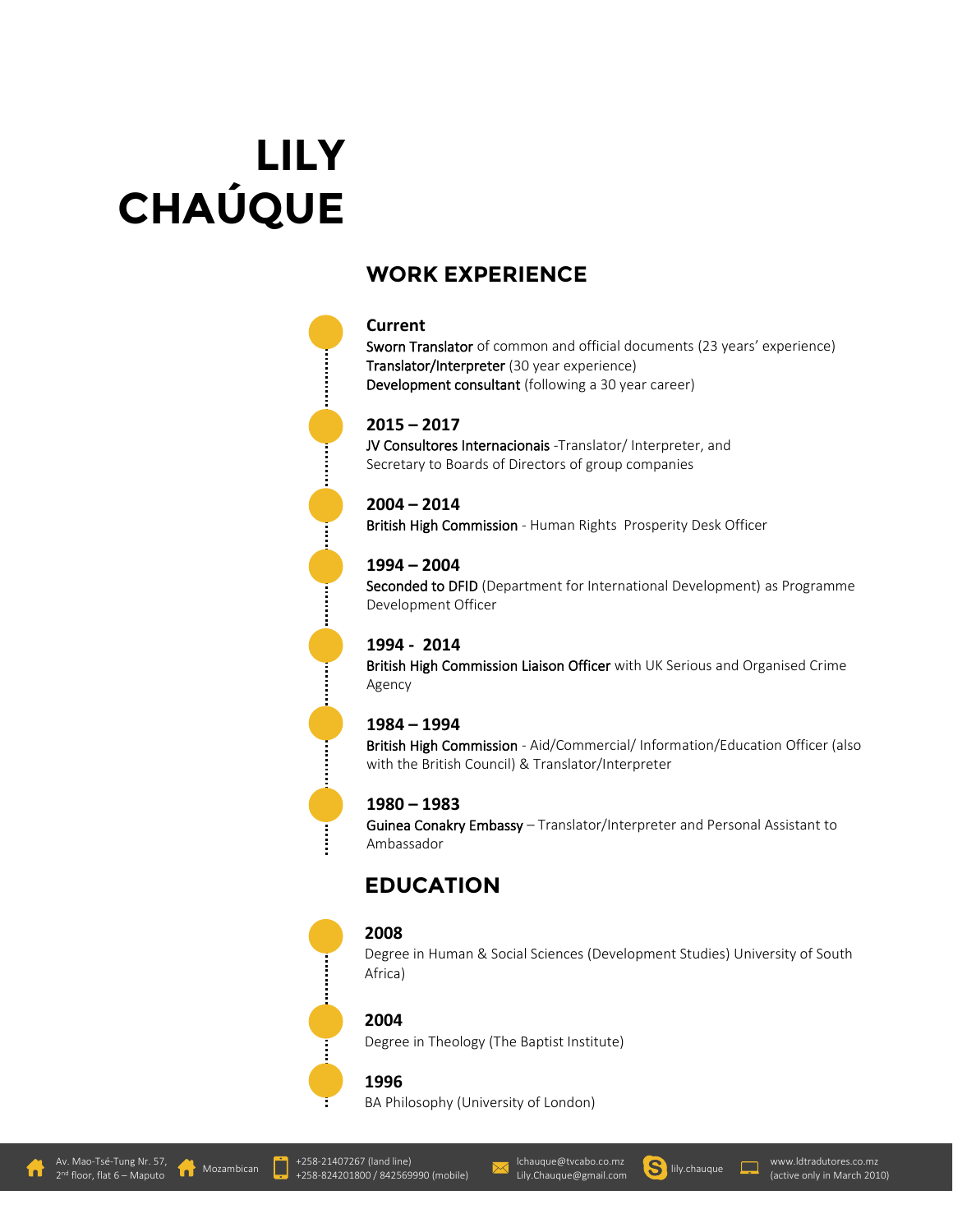# **TRANSLATION, SIMULTANEOUS AND CONSECUTIVE INTERPRETATION**

- $\circledcirc$ Sworn Translator – Portuguese/English/Portuguese by the Maputo
- $\circledcirc$ Judicial Court since 1995;
- Simultaneous/consecutive interpretation in Court for plaintiffs, and defendants in Judicial and Juvenile Courts; ⋓
- Translation, and Interpretation of Bilateral Talks between British, and Mozambican governments;  $\circledR$
- $\circledcirc$ Translation and Interpretation for British Government visiting Delegations;
- Translation for UKAid visiting teams, and field visits; 0
- Official translations for local, and visiting business people; ⋓
- **®** Extensive official translation work for British NGOs and international organisations
- $\circledcirc$ Extensive translation work for local, and foreign companies.
- Simultaneous, and consecutive interpretation in workshops, seminars, conferences, and field teams  $\circledcirc$
- Interpretation for film crews on development work & liaison with local communities **®**
- Translation/Interpretation work for UK Serious and Organised Crime Officers with Mozambican Ministry of Interior Officers.
- 0 Whispering interpretation

# **SOME CLIENTS - FREELANCE WORK AND UNDER CONTRACT**

- Water Aid conferences, seminars, workshops and field interviews to rural communities
- TOTAL Moçambique including interviewing personnel in the scope of an international audit; **®**
- 0 The British Commonwealth Secretariat;
- $\circledcirc$ UN Agencies: UNESCO (Bienal Conference Documents, Online 6 Months discussions);
- **®** FAO (internal documents);
- ⊕ UNFPA; (Internal documents);
- $\circledcirc$ WHO (simultaneous, and consecutive interpretation for the Ministry of Health donors - Epilepsy workshop, and field visits to rural communities in Maputo and Chibuto);
- UNICEF (internal documents);
- WFP (internal documents); ⊚
- 0 African Development Bank;
- $\circledcirc$ United States of America Media Monitoring Services;
- $\circledR$ Various UK and American NGOs;
- Blanchard Foundation;  $\circledcirc$
- USAID (CHEMONICS International Group companies); ◉
- $\circledR$ Swedish Aid Monitoring and Evaluation Consultants;
- 0 British American Tobacco;
- GEO International Prison Services (USA) Meetings with Mozambican Ministers; ⊚
- $\circledcirc$ BCI Fomento Bank;
- ◉ USAID;
- $\circledcirc$ Bank of Mozambique;
- $\circledcirc$ Mozambican Government Departments namely: The Ministry of Agriculture, Ministry of Education and Culture; University Eduardo Mondlane; Ministry of Public Works and Housing (National Directorate of Water);
- UN standing translator/interpreter (1 year renewable contract) Maputo;
- 0 Mediplus Insurance Company;
- Water Aid International (including field visits, and UK film crews);
- $\circledcirc$ CARE International;
- ⊚ Action Aid International (internal documents);
- East, Central & Southern Africa (ECSA) Health Community Arusha, Tanzania  $\circledR$
- $\circledR$ SASOL
- GTZ Conferences, seminars, workshops
- Mozambique Attorney General's Office  $\circledR$
- Mozambique Banks' Association
- $\circledR$ POLISEGUROS – Insurance Brokers
- $\circledcirc$ Results for Development Consultants USA
- China-Africa Agriculture Cooperation Alliance for a Green Revolution in Africa ⊚



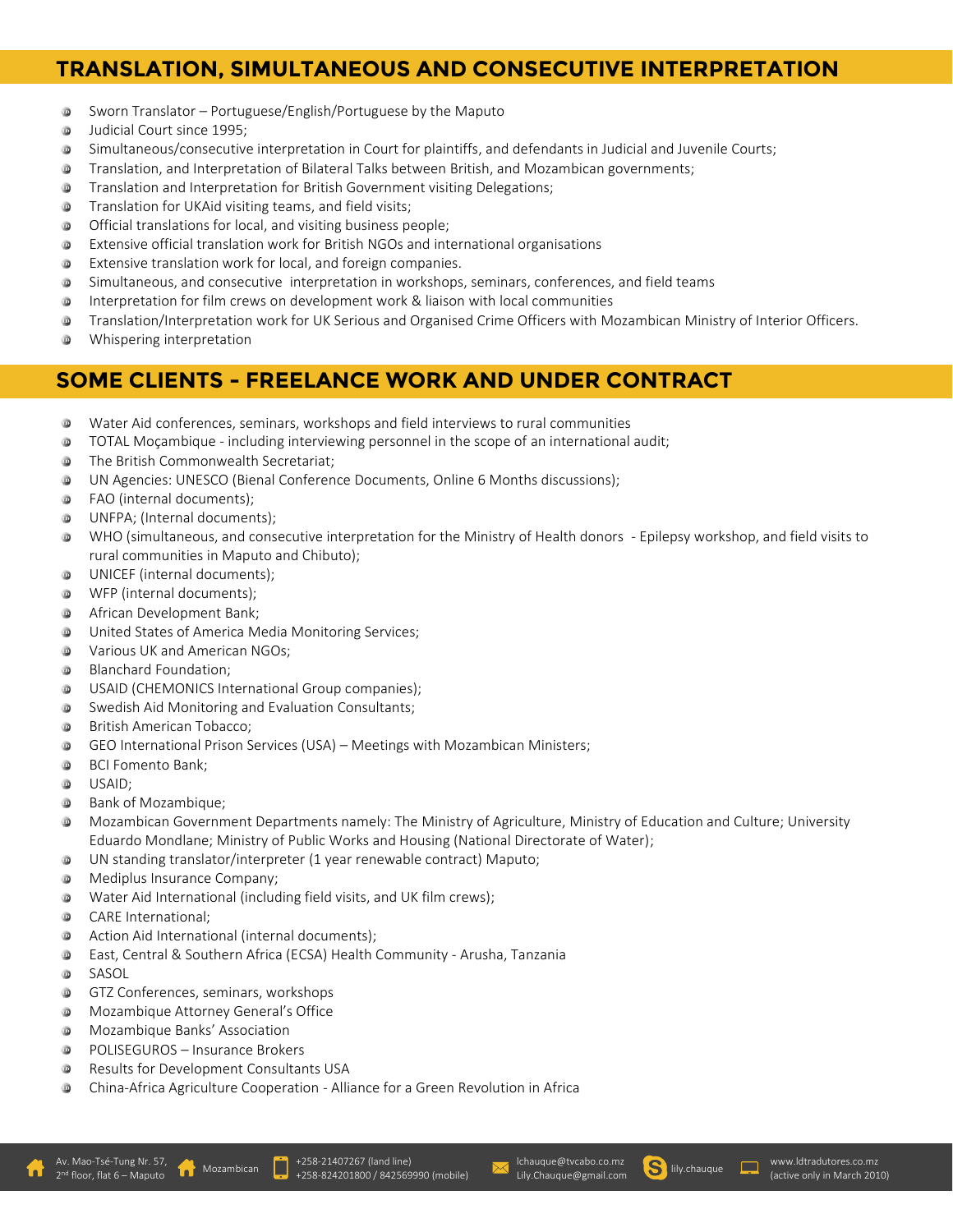# **EXPERIENCE IN DEVELOPMENT/POLITICAL WORK**

- $\circledcirc$ Extensive experience in development work, namely: Human development (education & health), gender mainstreaming; land tenure; rural livelihoods, participatory rural appraisals, water, and human rights;
- Field Project Monitoring, Evaluation, and Reporting on UKAid funded Programmes/Projects;  $\circledR$
- $\circledR$ Field Monitoring, Evaluation and Reporting on UKAid Emergency Aid;
- $\circledcirc$ Joined European Union teams in project appraisal field trips to Zambezia Province;
- Contributed to the design of European Union Human Rights Country Strategy Papers for Mozambique; 0
- Contributed in UKAid Mozambique Country Strategy Papers' reviews; ⊚
- Attended, and reported on Aid donors' coordination meetings on development planning, human rights, justice and illegal wildlife trade;
- Designed & implemented HIV/AIDS awareness programmes for Faith Based Groups, tackling cultural harmful behaviours ⊚ exacerbating the spread of the disease in Mozambique;
- Contributed to the design of UKAid Mozambique Civil Society Strategy with a view to establishing a Civil Society Challenge Fund;
- Contributed to the development of UKAid Country Assistance Plans;  $\circledcirc$
- Involved in the evaluation of Mozambique Government National HIV/AIDS Programmes; 0
- $\circledcirc$ Involved in workshops with Mozambican Parliamentarians on HIV/AIDS and Child Poverty, following the Durban Declaration;
- $\circledcirc$ Designed HIV/AIDS training projects, and strategies for the Mozambique Christian, Muslim and Hindu Clergy;
- Designed HIV/AIDS training projects for disabled people (deaf, mute and blind);  $\circledcirc$
- $\circledcirc$ Report writing on the activities listed above.
- $\circledR$ Tailoring and translation into Portuguese of FCO/DFID project proposal guidance, materials as of the shelf handouts for NGOs.
- Project proposals analysis, appraisal, monitoring and evaluation and reporting.
- Designed and implemented child protection work (children in conflict with the law, protection of children against sexual abuse 0 and trafficking) in collaboration with other donors, foreign and national NGOs, lobbying MPs, and relevant stakeholders;
- Field work to set up, and provide training to sentinels in Zambezia Province Districts to prevent, and combat sexual abuse, and **®** trafficking of children, and protection of disabled children.

# **COMMERCIAL WORK**

- $\circledcirc$ Assisting UK companies with market pointers, in navigating local government red tape, and writing relevant reports;
- $\circledR$ Commercial intelligence, on behalf of UKTI Regional Offices in the UK;

l

- Development of ToRs, and Recruitment of Consultants to assist the local Ministry of Trade, and Industry in developing  $\circledcirc$ investment strategies;
- $\circledR$ Facilitating meetings between UK companies, and relevant line Departments in Mozambique;
- 0 Accompanying UK business ambassadors to meetings with Mozambican relevant departments;
- Focal point of enquiry for Mozambican companies willing to engage with UK companies; ⋓
- Organisation of regional commercial conferences for UK, Mozambican companies, and government, both in Mozambique, and in the region in collaboration with Mozambican and UK diplomatic missions;
- Liaison with Mozambican Department of Trade, and Industry on UK commercial policy, as a follow up to UN Conventions and ⋓ Protocols;
- Participation in commercial conferences, and duty tours in the UK.

# **INFORMATION, EDUCATION AND CULTURAL WORK**

- Liaison with relevant Mozambican Departments in selection of candidates for UK Technical Cooperation scholarships; 0
- Liaison with the British Council in placement of students in the UK;
- Organisation of cultural exhibitions, publicity materials, and film festivals;
- 0 Liaison with local press outlets, and drafting of press releases;
- $\circledcirc$ Organisation of Press Conferences and interviews;
- $\circledcirc$ Drafting speeches for the British High Commissioner





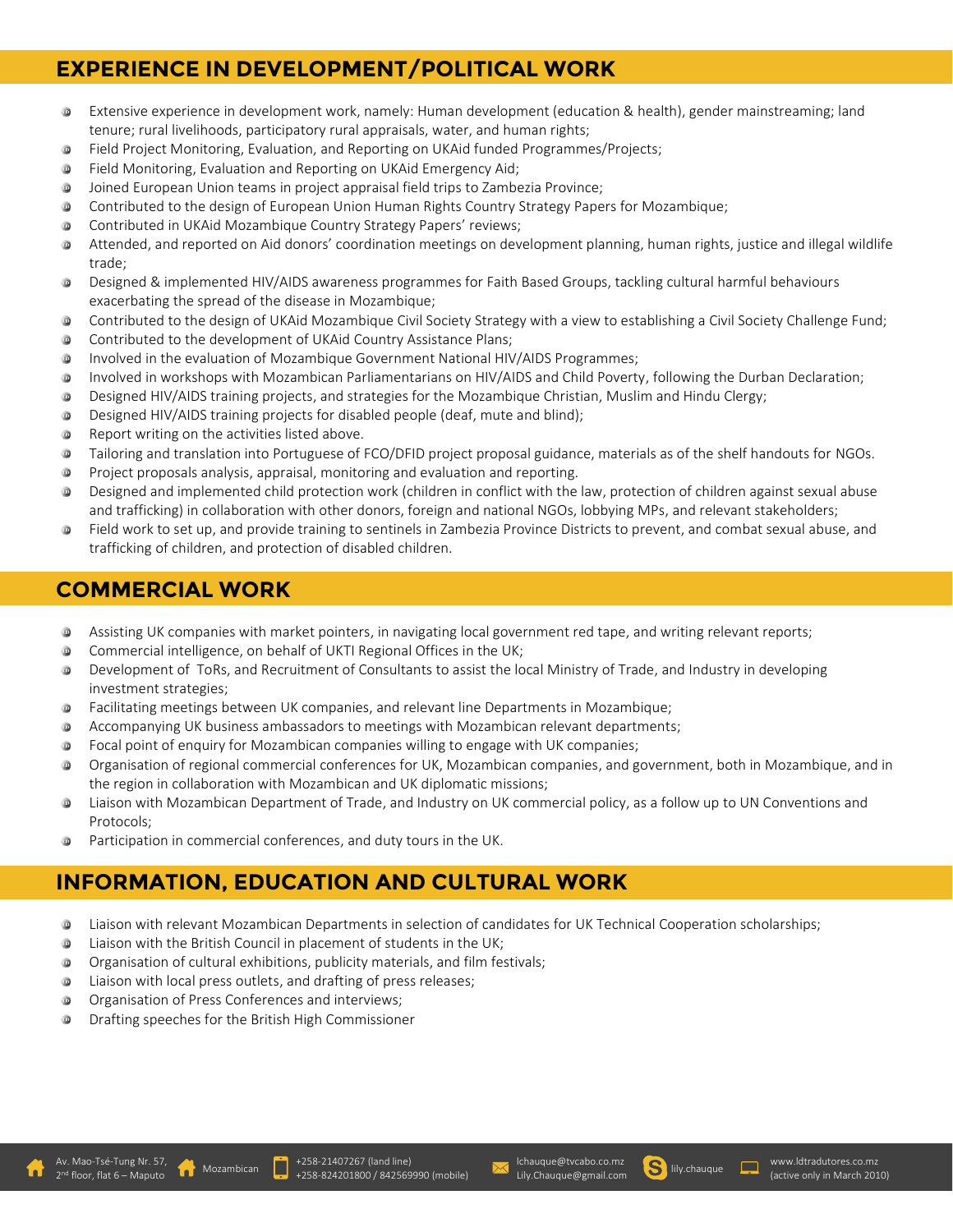# **HIGH LEVEL VISITS**

- $\circledR$ Organisation of Her Royal Highness Princess Ann visits on 3 occasions;
- Assisted in organising the visit of Her Majesty Queen Elizabeth, also manning a stand showcasing UK companies and Aid work in  $\circledcirc$ Mozambique;
- $\circledR$ Organised a Thanks Giving Mass commissioned by Her Royal Highness Princess Ann on the occasion of Her Majesty Queen Elizabeth Diamond Jubilee;
- Interpretation work for visiting Lord Marland (UKTI Minister, and business ambassador) in bilateral talks with the Mozambican Tax Authority;
- **®** Interpretation work for FCO Minister Henry Bellingham in bilateral talks with Mozambican Ministers of Transport; Trade; Foreign Affairs, and Justice
- Interpretation for FCO Prosperity Directors in bilateral talks with the Ministry of Foreign Affairs. ⋓

# **COURSES, CONFERENCES**

### **1986**

Information Officers' Course - Central Office of Information and Foreign and Commonwealth Office (London)

### **1994**

Commercial Officers' Course and Duty Tour of Britain

Foreign and Commonwealth Office (London)

### **1995**

Writing Skills Course - British Department for International Development (DFID) Central Africa Division (Harare);

### **1996**

Programme Development Officers' course - Project Cycle Management (DFID Central African Division – Harare);

### **1998**

Negotiation Skills Course – DFID Central Africa Division (Harare)

# **1999**

Programme Development Officers' Course - Project Cycle Management (DFID London);

### **2001**

Effective Management Course (Interpersonal Skills) DFID (Harare)

### **2000**

Programme Development Course - DFID (London & Glasgow - East Kilbride)

### **2004**

Project & Programme Management course - British High Commission (Pretoria);

### **2005**

Project & Programme Management course - British High Commission (Pretoria).

### **2006**

Human Rights Course

Foreign and Commonwealth office (FCO -London)

### **2006**

Communication and Assertiveness/Management Efficiency

### (FCO – Pretoria)

### **2007**

Effective Writing Skills - (FCO Pretoria)

### **2008**

Advanced Human Rights Course (FCO London)

### **2008**

Customer Focus Course (FCO Pretoria)

### **2009**

Public Finance Course - KPMG (Maputo)